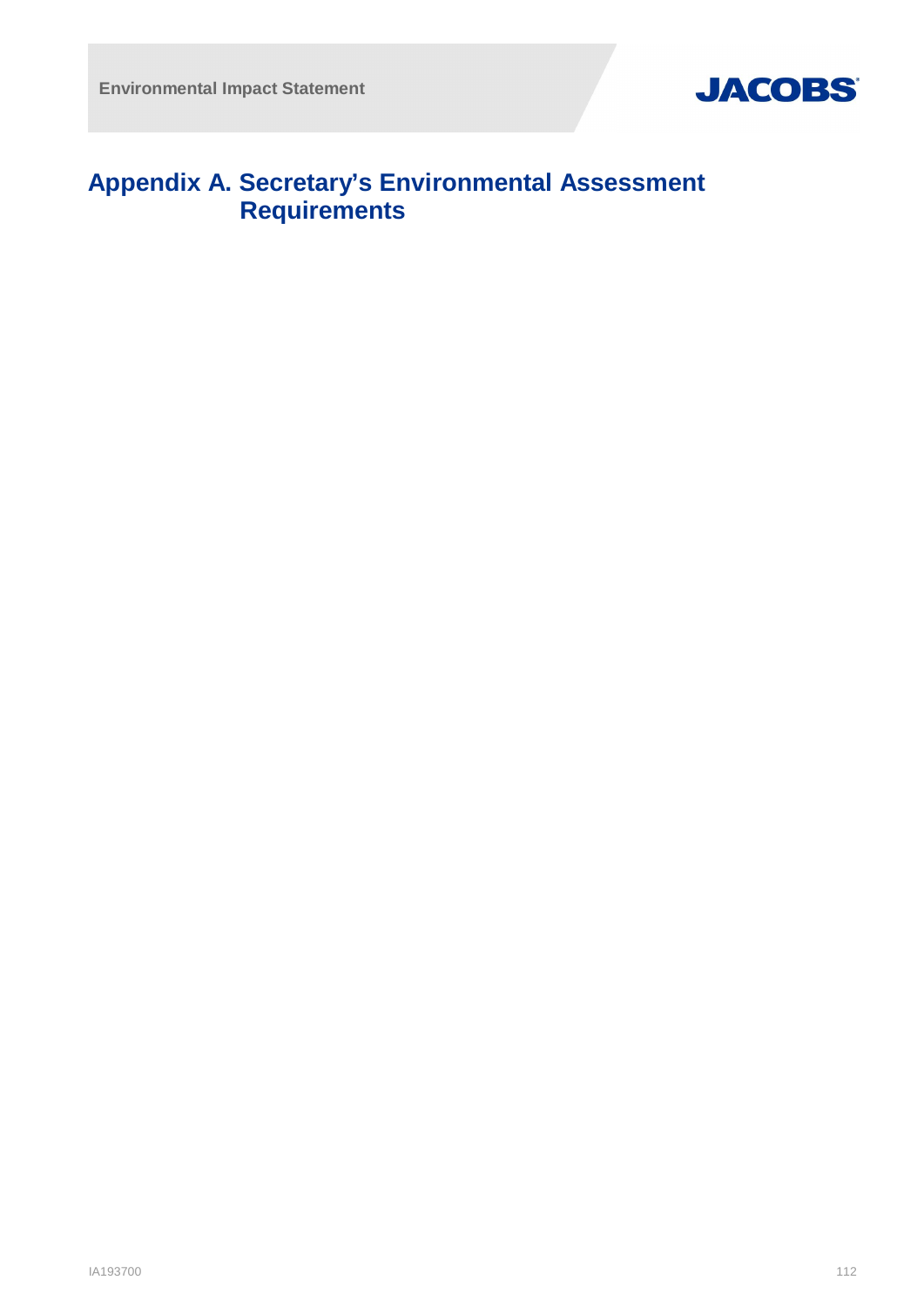## **Environmental Assessment Requirements**

**Section 5.16 of the** *Environmental Planning and Assessment Act 1979*

| <b>Application Number</b>   | <b>SSI 9816</b>                                                                                                                                                                                                                                                                                                                                                                                                                                                                                                                                                                                                                                                                                                                                                                                                                                                                                                                                                                                                                                                                                                                                                                                                                                                                                                                                                                                                                                                                                                                                                                                                                                                                                                                                                                                                                                                                                                                                                                                                                                                                                                                                                                                                                                                    |
|-----------------------------|--------------------------------------------------------------------------------------------------------------------------------------------------------------------------------------------------------------------------------------------------------------------------------------------------------------------------------------------------------------------------------------------------------------------------------------------------------------------------------------------------------------------------------------------------------------------------------------------------------------------------------------------------------------------------------------------------------------------------------------------------------------------------------------------------------------------------------------------------------------------------------------------------------------------------------------------------------------------------------------------------------------------------------------------------------------------------------------------------------------------------------------------------------------------------------------------------------------------------------------------------------------------------------------------------------------------------------------------------------------------------------------------------------------------------------------------------------------------------------------------------------------------------------------------------------------------------------------------------------------------------------------------------------------------------------------------------------------------------------------------------------------------------------------------------------------------------------------------------------------------------------------------------------------------------------------------------------------------------------------------------------------------------------------------------------------------------------------------------------------------------------------------------------------------------------------------------------------------------------------------------------------------|
| Project                     | The Shoalhaven Hydro Expansion Project - Geotechnical Explorations,<br>which includes:<br>up to eight (8) boreholes to a depth of 650 metres;<br>$\bullet$<br>up to eight (8) ancillary works areas (20 m x 20 m); and<br>$\bullet$<br>new access tracks to the borehole sites, which will require vegetation<br>$\bullet$<br>clearing.                                                                                                                                                                                                                                                                                                                                                                                                                                                                                                                                                                                                                                                                                                                                                                                                                                                                                                                                                                                                                                                                                                                                                                                                                                                                                                                                                                                                                                                                                                                                                                                                                                                                                                                                                                                                                                                                                                                            |
| Location                    | Land between the Fitzroy Falls Reservoir and the Bendeela Power Station,<br>within the Shoalhaven local government area.                                                                                                                                                                                                                                                                                                                                                                                                                                                                                                                                                                                                                                                                                                                                                                                                                                                                                                                                                                                                                                                                                                                                                                                                                                                                                                                                                                                                                                                                                                                                                                                                                                                                                                                                                                                                                                                                                                                                                                                                                                                                                                                                           |
| Proponent                   | Origin Energy Eraring Pty Ltd                                                                                                                                                                                                                                                                                                                                                                                                                                                                                                                                                                                                                                                                                                                                                                                                                                                                                                                                                                                                                                                                                                                                                                                                                                                                                                                                                                                                                                                                                                                                                                                                                                                                                                                                                                                                                                                                                                                                                                                                                                                                                                                                                                                                                                      |
| Date of Issue               | 25 January 2019                                                                                                                                                                                                                                                                                                                                                                                                                                                                                                                                                                                                                                                                                                                                                                                                                                                                                                                                                                                                                                                                                                                                                                                                                                                                                                                                                                                                                                                                                                                                                                                                                                                                                                                                                                                                                                                                                                                                                                                                                                                                                                                                                                                                                                                    |
| <b>General Requirements</b> | The Environmental Impact Statement (EIS) for the project must comply with<br>the requirements in Schedule 2 of the Environmental Planning and<br>Assessment Regulation 2000 (EP&A Regulation).<br>In particular, the EIS must include, but not necessarily be limited to, the<br>following:<br>a stand-alone executive summary;<br>$\bullet$<br>a full description of the project, including:<br>$\bullet$<br>all components, materials and activities required to construct the<br>project (including any infrastructure that would be required for the<br>development, but the subject of a separate approvals process);<br>likely staging or sequencing of the project, including construction<br>and rehabilitation;<br>a strategy for the management and rehabilitation of the boreholes<br>and ancillary areas, following completion of geotechnical works,<br>with regard to National standards for the practice of ecological<br>restoration in Australia and the Exploration Code of Practice:<br>Rehabilitation;<br>the likely interactions between the project and any other existing,<br>approved or proposed development in the vicinity of the site,<br>including the existing Shoalhaven Scheme and WaterNSW<br>infrastructure;<br>a summary of the strategic context for the project having regard to its<br>critical significance for NSW and relevant State and Commonwealth<br>Governments policies and reports relating to energy security and<br>reliability;<br>statutory context for the project, including:<br>$\bullet$<br>how the project meets the provisions and objectives of the<br>Environmental Planning and Assessment Act 1979 (EP&A Act)<br>and EP&A Regulation;<br>consideration of the project against all relevant environmental<br>$\blacksquare$<br>planning instruments;<br>any approvals that must be obtained before the project can<br>commence; and<br>the likely interactions with the Water NSW Act 2014 and Water<br><b>NSW Regulation 2013.</b><br>an assessment of the likely impacts of the project on the biophysical<br>and socio-economic environment, focusing on the specific issues<br>identified below, including:<br>a description of the existing environment likely to be affected by<br>the project; |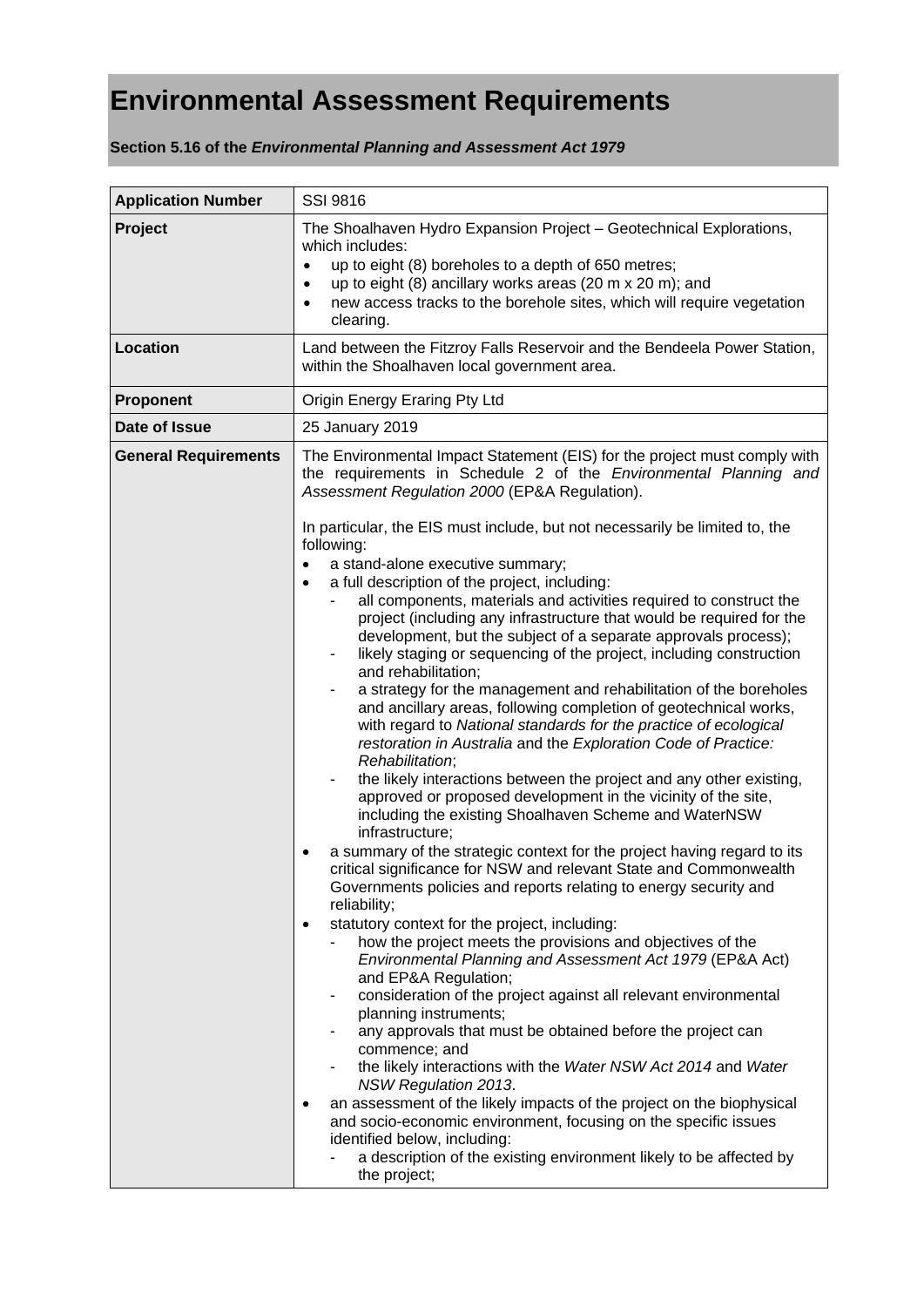|                   | a description of how the project has been designed to avoid and<br>minimise impacts, with regard to the Exploration Code of Practice:<br>Environmental Management, and<br>an assessment of the potential impacts of the project, including<br>any cumulative impacts, and taking into consideration relevant<br>guidelines, policies, plans and industry codes of practice;<br>a consolidated summary of all the proposed environmental<br>management and monitoring measures, identifying all the<br>commitments in the EIS; and<br>an evaluation of the project as a whole having regard to:<br>$\bullet$<br>relevant matters for consideration under the EP&A Act including<br>ecologically sustainable development;<br>the strategic need and justification for the project having regard to<br>energy security and reliability in NSW and the broader National<br>Electricity Market; and<br>the biophysical, economic and social costs and benefits of the<br>project.<br>While not exhaustive, Attachment 1 contains a list of some of the<br>environmental planning instruments, guidelines, policies, and plans that may                                                                                                                                                                                                                                                                                                                                                                                                                                                                                                                                                                                                                                                                                                                                                                                                                                                                                                                                       |
|-------------------|-------------------------------------------------------------------------------------------------------------------------------------------------------------------------------------------------------------------------------------------------------------------------------------------------------------------------------------------------------------------------------------------------------------------------------------------------------------------------------------------------------------------------------------------------------------------------------------------------------------------------------------------------------------------------------------------------------------------------------------------------------------------------------------------------------------------------------------------------------------------------------------------------------------------------------------------------------------------------------------------------------------------------------------------------------------------------------------------------------------------------------------------------------------------------------------------------------------------------------------------------------------------------------------------------------------------------------------------------------------------------------------------------------------------------------------------------------------------------------------------------------------------------------------------------------------------------------------------------------------------------------------------------------------------------------------------------------------------------------------------------------------------------------------------------------------------------------------------------------------------------------------------------------------------------------------------------------------------------------------------------------------------------------------------------------------------------|
|                   | be relevant to the environmental assessment of the project.<br>The EIS must be accompanied by a signed report from a suitably qualified<br>expert that includes an accurate estimate of the capital investment value (as<br>defined in Clause 3 of the Environmental Planning and Assessment<br>Regulation 2000) of the project, including details of all the assumptions and<br>components from which the capital investment value calculation is derived.                                                                                                                                                                                                                                                                                                                                                                                                                                                                                                                                                                                                                                                                                                                                                                                                                                                                                                                                                                                                                                                                                                                                                                                                                                                                                                                                                                                                                                                                                                                                                                                                             |
| <b>Key Issues</b> | The level of assessment of likely impacts should be commensurate with<br>the significance or degree or extent of impact within the context of the<br>proposed location and surrounding environment, and having regard to<br>applicable NSW Government policies and guidelines.<br>In particular, the EIS must address the following matters:<br><b>Biodiversity</b> – including:<br>$\bullet$<br>an assessment of the biodiversity values and the likely biodiversity<br>impacts of the project (including consideration of the Morton National<br>Park) in accordance with the NSW Biodiversity Conservation Act<br>2016, the Biodiversity Assessment Method (BAM) and documented<br>in a Biodiversity Development Assessment Report (BDAR); and<br>the BDAR must document the application of the avoid, minimise and<br>offset framework including assessing all direct, indirect and<br>prescribed impacts in accordance with the BAM;<br>Heritage - including:<br>$\bullet$<br>an assessment of the Aboriginal and historic heritage (cultural and<br>archaeological) impacts of the project; and<br>archival and oral history recording for any items with significant<br>heritage values likely to be disturbed or impacted by the project;<br>$Land - including:$<br>$\bullet$<br>an assessment of impacts of the project on soils, land capability and<br>geotechnical stability of the site and surrounds;<br>Water - including:<br>an assessment of the impacts of the project on groundwater aquifers<br>and groundwater dependent ecosystems having regard to the NSW<br>Aquifer Interference Policy and relevant Water Sharing Plans; and<br>a detailed site water balance for the project, including water supply<br>and wastewater disposal arrangements; and<br>an assessment of whether the project would have a neutral or<br>beneficial effect on water quality;<br><b>Transport - including:</b><br>an assessment of the transport impacts of the project on the capacity,<br>condition, safety and efficiency of the local road network (including |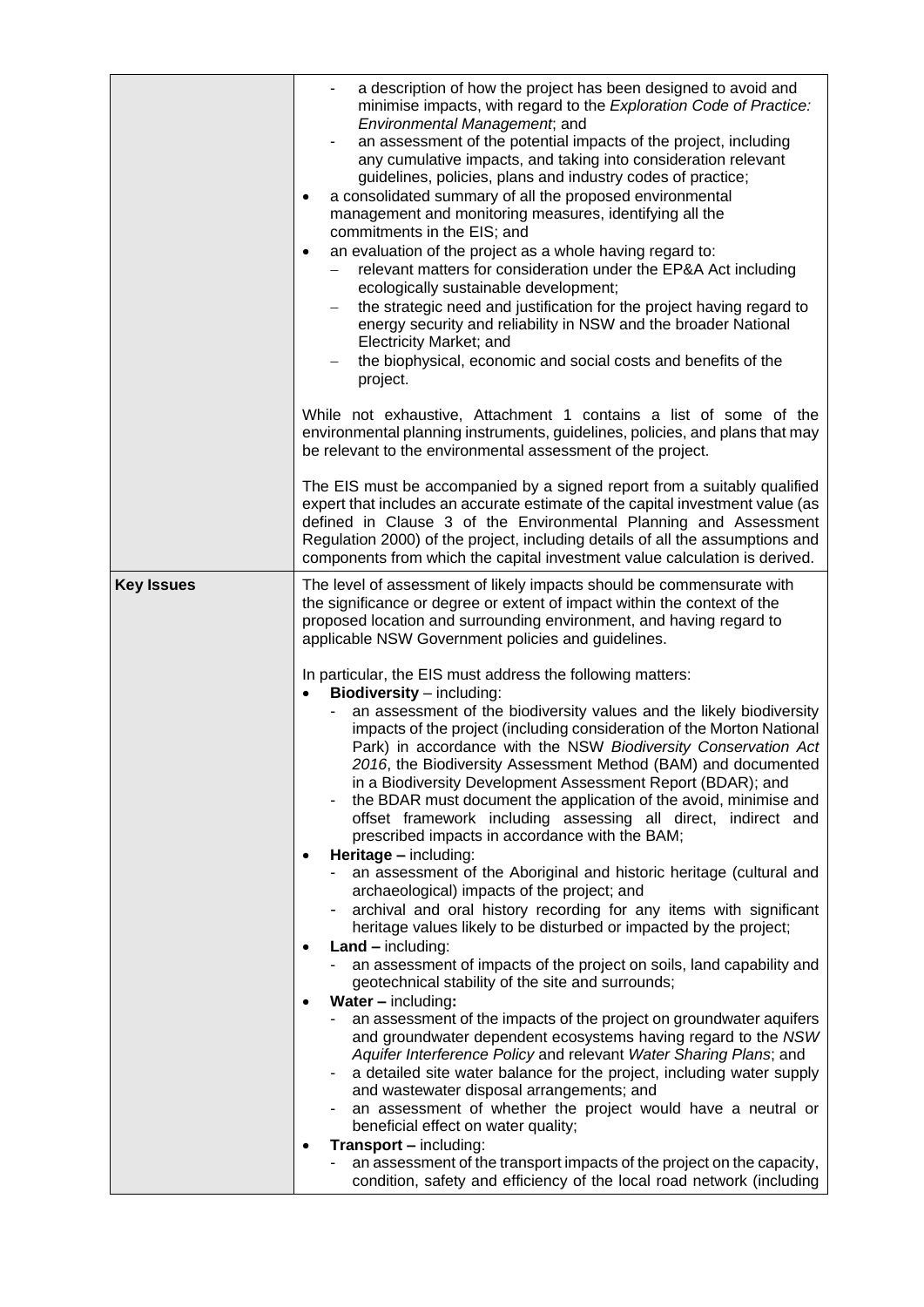|                                              | Moss Vale Road, Jacks Corner Road, Lower Bendeela Road and<br>Promised Lands Trail);<br>Noise – including an assessment of the construction noise, road noise<br>$\bullet$<br>and vibration impacts of the project;<br>$Air$ – including an assessment of the air quality impacts of the project;<br>$\bullet$<br>and<br><b>Public Safety</b> – including an assessment of the risks to public safety,<br>٠<br>paying particular attention to bushfire risks, emergency egress and<br>evacuation, and the handling and use of any dangerous goods. |
|----------------------------------------------|----------------------------------------------------------------------------------------------------------------------------------------------------------------------------------------------------------------------------------------------------------------------------------------------------------------------------------------------------------------------------------------------------------------------------------------------------------------------------------------------------------------------------------------------------|
| <b>Consultation</b>                          | During the preparation of the EIS, you should consult with the relevant<br>local, State or Commonwealth Government authorities, service providers,<br>community groups and affected landowners.<br>The EIS must describe the consultation that was carried out, identify the<br>issues raised during this consultation, and explain how these have been<br>considered and addressed.                                                                                                                                                               |
| <b>Further consultation</b><br>after 2 years | If you do not lodge the EIS for the project within 2 years of the issue date of<br>these assessment requirements, you must consult further with the<br>Secretary in relation to the preparation of the EIS.                                                                                                                                                                                                                                                                                                                                        |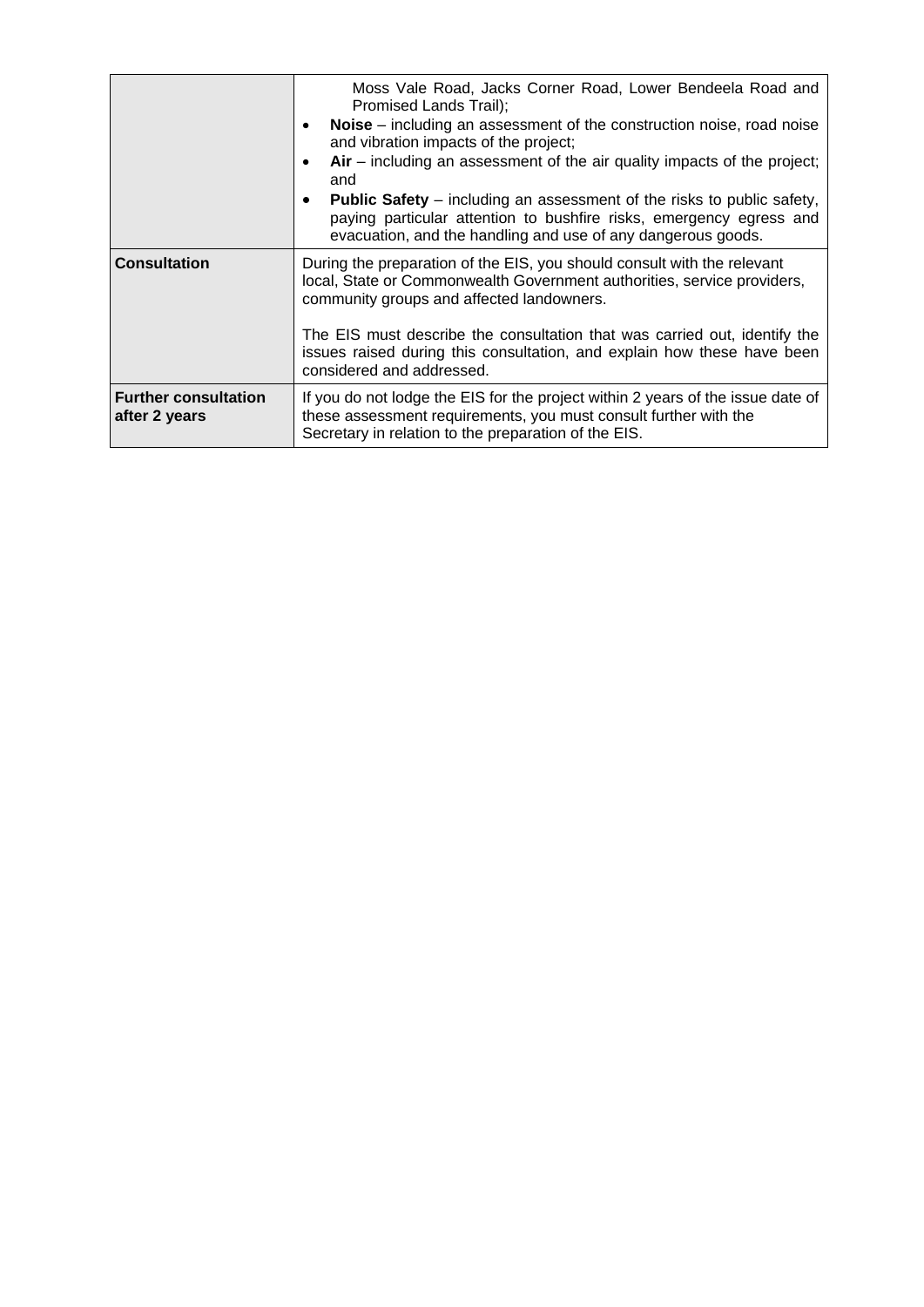## **ATTACHMENT 1**

## **Environmental Planning Instruments, Policies, Guidelines & Plans**

| <b>Biodiversity</b> |                                                                                                                                  |
|---------------------|----------------------------------------------------------------------------------------------------------------------------------|
|                     | Biodiversity Assessment Method (OEH)                                                                                             |
|                     | Threatened Species Assessment Guidelines - Assessment of Significance (OEH)                                                      |
|                     | National standards for the practice of ecological restoration in Australia (SERA)                                                |
| Land                |                                                                                                                                  |
|                     | The land and soil capability assessment scheme: second approximation (OEH)                                                       |
|                     | Soil and Landscape Issues in Environmental Impact Assessment (NOW)                                                               |
|                     | Australian and New Zealand Guidelines for the Assessment and Management of<br>Contaminated Sites (ANZECC)                        |
|                     | Acid Sulfate Soils Manual (OEH)                                                                                                  |
| Water               |                                                                                                                                  |
|                     | NSW State Groundwater Policy Framework Document (NOW)                                                                            |
|                     | NSW State Groundwater Quality Protection Policy (NOW)                                                                            |
|                     | NSW State Groundwater Quantity Management Policy (NOW)                                                                           |
| Groundwater         | NSW Aquifer Interference Policy 2012 (NOW)                                                                                       |
|                     | Australian and New Zealand Guidelines for Fresh and Marine Water Quality (ANZG)                                                  |
|                     | Guidelines for the Assessment & Management of Groundwater Contamination (EPA)                                                    |
|                     | Using the ANZECC Guideline and Water Quality Objectives in NSW (EPA)                                                             |
| Surface Water       | National Water Quality Management Strategy: Australian Guidelines for Fresh and<br>Marine Water Quality (ANZECC/ARMCANZ)         |
|                     | National Water Quality Management Strategy: Australian Guidelines for Water<br>Quality Monitoring and Reporting (ANZECC/ARMCANZ) |
|                     | Approved Methods for the Sampling and Analysis of Water Pollutants in NSW (EPA)                                                  |
|                     | Technical Guidelines: Bunding & Spill Management (EPA)                                                                           |
|                     | NSW Guidelines for Controlled Activities (NOW)                                                                                   |
|                     | Handbook for Sediment Quality Assessment (CSIRO, 2005)                                                                           |
| <b>Heritage</b>     |                                                                                                                                  |
|                     | The Burra Charter (The Australia ICOMOS charter for places of cultural significance)                                             |
|                     | Code of Practice for Archaeological Investigations of Objects in NSW (OEH)                                                       |
|                     | Guide to investigating, assessing and reporting on Aboriginal cultural heritage in<br>NSW (OEH)                                  |
|                     | NSW Heritage Manual (OEH)                                                                                                        |
| <b>Noise</b>        |                                                                                                                                  |
|                     | NSW Noise Policy for Industry (EPA)                                                                                              |
|                     | Interim Construction Noise Guideline (EPA)                                                                                       |
|                     | NSW Road Noise Policy (EPA)                                                                                                      |
|                     | Assessing Vibration: a Technical Guideline (EPA)                                                                                 |